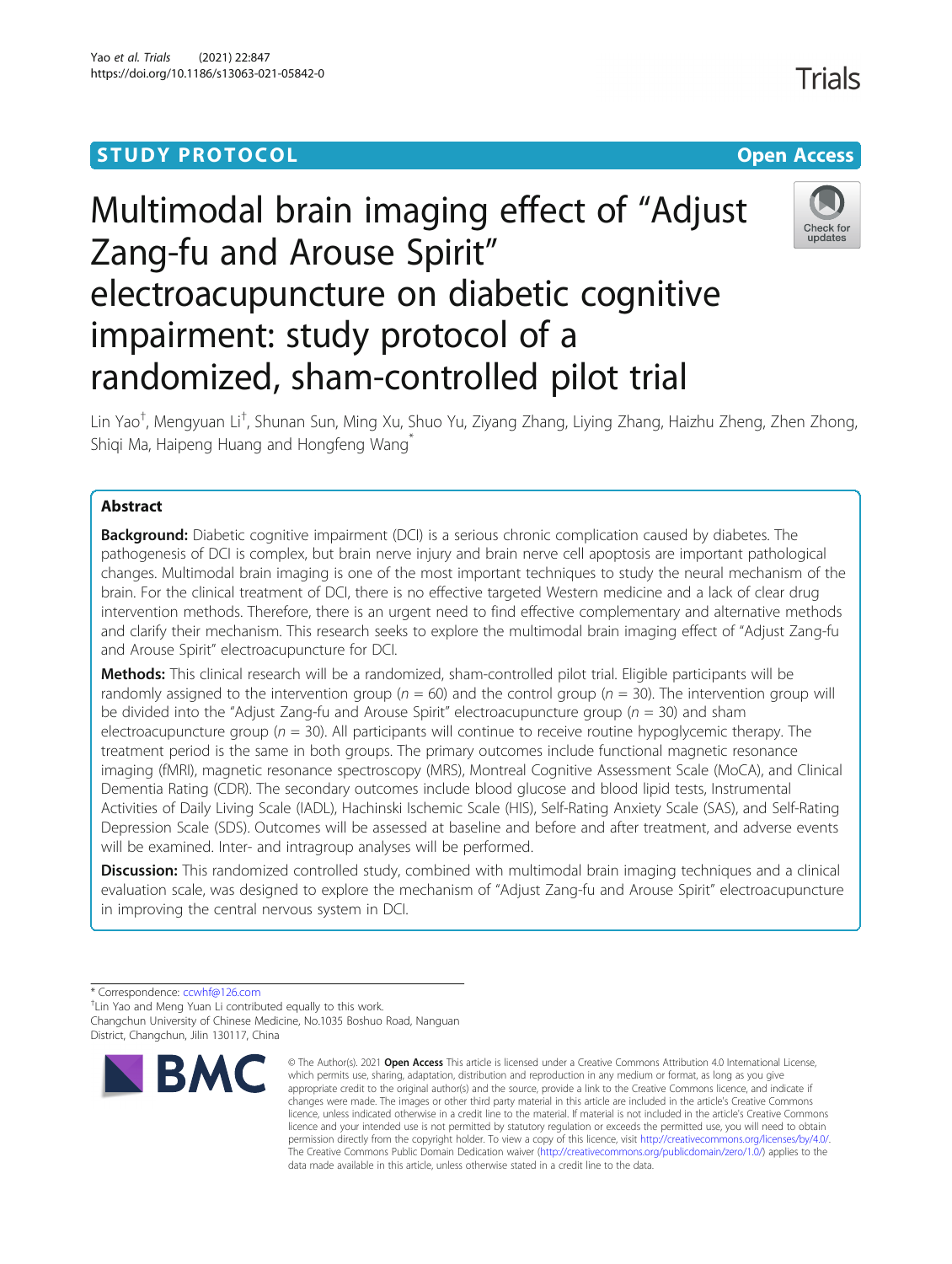Keywords: Electropuncture, Diabetic Cognitive Impairment, Multimodal brain imaging; Randomized controlled trial, Study protocol

# **Background**

Diabetes mellitus (DM) is a chronic disease that causes huge economic and social burdens. In recent years, a large number of studies have proven that DM has become an independent risk factor for cognitive impairment. The incidence of cognitive impairment is 1.5 times higher in type 2 diabetes mellitus (T2DM) patients than in non-DM patients  $[1]$  $[1]$ , with 60 to 70% of T2DM patients having varying degrees of cognitive impairment [[2\]](#page-10-0). Diabetic cognitive impairment (DCI) is a serious chronic complication caused by diabetes and is mainly manifested as deficiency of attention, visual structure, learning function, verbal memory, and calculation ability [[3\]](#page-10-0). It is a state of cognitive impairment between brain aging and dementia that belongs to the early stage of Alzheimer's disease (AD) [[4\]](#page-10-0). Serious cognitive deficits, especially in executive function, impact the self-care and medical compliance of these patients. DCI brings a serious burden to patients' families and society, and thus effective prevention, early diagnosis, management, and treatment of DCI have become the focus of clinical research.

Studies have shown that patients with DCI have brain atrophy, neurofibril tangles, senile plaques, regional neuronal apoptosis, and other pathological changes [[5,](#page-10-0) [6\]](#page-10-0). Although the pathogenesis of DCI is complex, brain nerve injury and brain nerve cell apoptosis are important pathological changes of DCI that result in brain functional area atrophy, functional connection network changes, and other pathological changes [[7](#page-10-0)]. In recent years, the rapid development of multimodal brain imaging technology has provided new research ideas and techniques for scholars to carry out DCI research at the living human level. Several studies using functional magnetic resonance imaging (fMRI) have found that the brain function and structure of patients with DM show changes similar to those of dementia. For example, the volume and thickness of the hippocampus and other brain regions, such as the hippocampus, entorhinal cortex and medial temporal lobe, are atrophied and are closely related to emotion, speech, and memory  $[8-10]$  $[8-10]$  $[8-10]$ ; the connectivity of the default mode network and control network is impaired [\[11\]](#page-10-0); the expression levels of N-acetylaspartate and γ-aminobutyric acid in the brain are decreased; and myo-inositol, glutamate and glycine are increased [[12](#page-10-0)]. Therefore, the close combination of brain imaging with pathophysiology and clinical research will be an important means to uncover the mystery of DCI, AD and other diseases.

At present, the exact pathogenesis and effective treatment methods of DCI are in the exploratory stage. There is no specific Western medicine for the effective treatment of DCI, and there is a lack of clear drug intervention methods. Acupuncture is an important method for the prevention and treatment of DM and its complications, which can control blood glucose and regulate brain activation areas and abnormal brain functional connections. Studies have confirmed that acupuncture combined with metformin therapy can more effectively improve the level of fasting blood glucose in patients with T2DM [\[13\]](#page-10-0). Many studies have found that acupuncture can alter the changes in brain regions and functional connectivity related to cognition in patients with AD and MCI  $[14–16]$  $[14–16]$  $[14–16]$ . Therefore, in this proposed study, we aimed to (1) carry out a randomized, pseudocontrolled clinical trial comprehensively using multimodal brain imaging techniques to reveal the changes in brain structure and function in patients with DCI, (2) clarify the brain function network effect of "Adjust Zang-fu and Arouse Spirit" electroacupuncture to prevent and improve cognitive dysfunction in patients with DCI, and (3) analyze the correlation between the changes in clinical cognitive function and the changes in brain structure and function.

# Methods/design

# Study design

This is a randomized controlled trial. The protocol was approved by the Medical Ethics Committee of the Third Affiliated Hospital of Changchun University of Chinese Medicine (approval No. of ethics committee: CZDSFYLL2020-001-01) and registered at the Chinese Clinical Trial Registry (registration number: ChiCTR2000040268, protocol version number: V3.0, 02 October 2020.).

In this study, the tested patients will be randomly divided into two groups: an intervention group and a control group. Patients who meet the inclusion and exclusion criteria will first complete informed consent and then be randomized and stratified according to the clinical treatment. The intervention group will be divided into the "Adjust Zang-fu and Arouse Spirit" electroacupuncture group, which will be treated with electroacupuncture on a fixed prescription of acupoints, and the sham electroacupuncture group, which will be treated with electroacupuncture on nonacupuncture points and a sham instrument.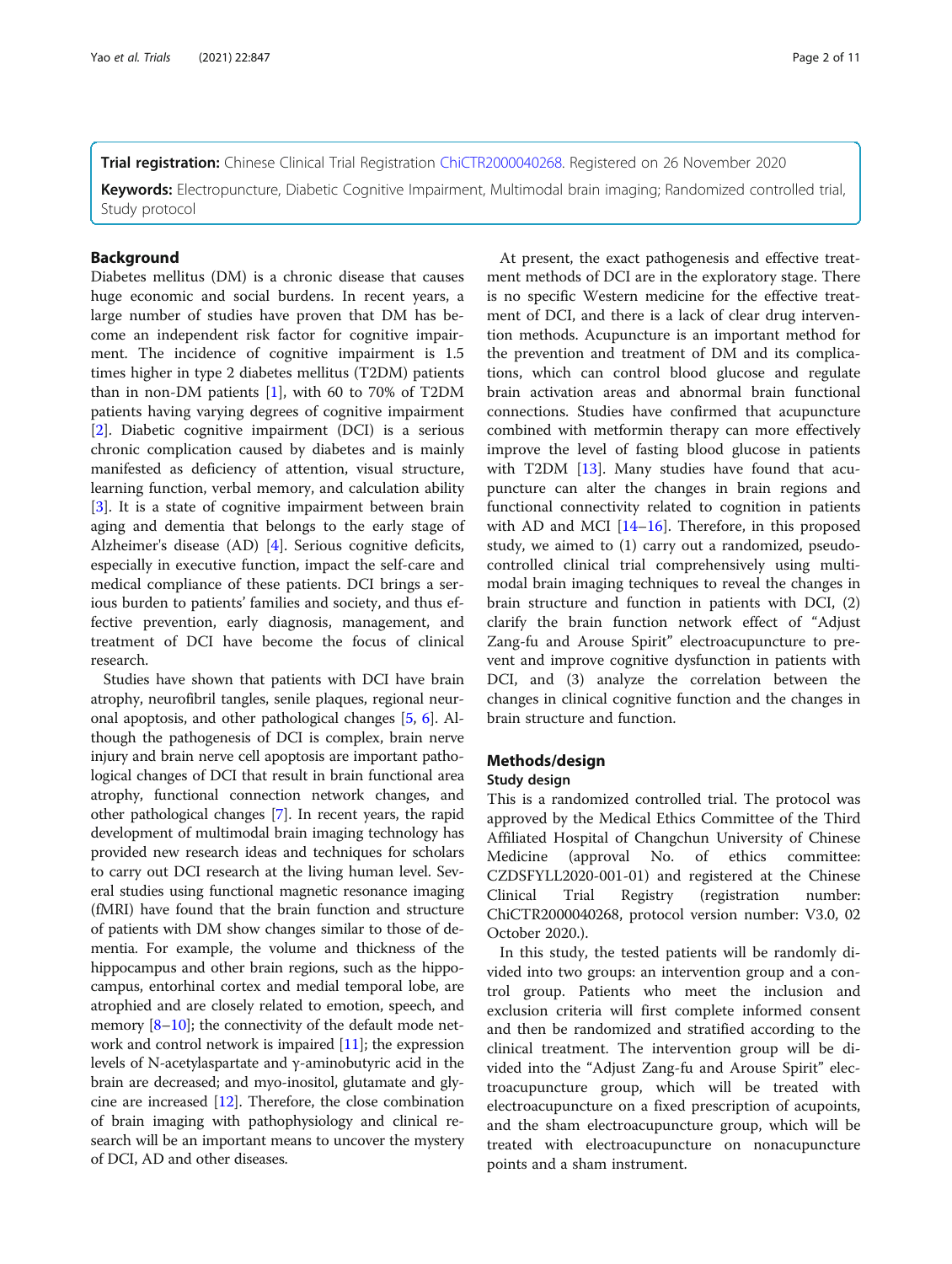# Setting of the study

This clinical trial will be conducted at the third Affiliated Hospital of Changchun University of Chinese Medicine (Changchun, China). Eligible participants will be randomly assigned to the intervention group ( $n = 60$ ) and the control group ( $n = 30$ ). The intervention group will be divided into the "Adjust Zang-fu and Arouse Spirit" electroacupuncture group  $(n = 30)$  and sham electroacupuncture group ( $n = 30$ ). The total observation period will include a − 3~0-day baseline selection period, an 8-week treatment period, and a 6-month follow-up period. They will receive 40 sessions of electroacupuncture or sham electroacupuncture treatment over 8 weeks (five sessions per week). Assessments will be conducted at baseline and at 4 and 8 weeks after randomization, as well as at 1, 2, 3, and 6 months after treatment. Figure 1 illustrates the study flowchart. This protocol will be reported according to the SPIRIT 2013 [\[17\]](#page-10-0) statement of recommendations for intervention trials: Defining Standard Protocol Items for Clinical Trials. The trial process was designed according to the STRICTA 2015 [[18](#page-10-0)] report (Table [1\)](#page-3-0).

# Participants

We will recruit 90 participants from the third Affiliated Hospital of Changchun University of Chinese Medicine

(Changchun, China). Before treatment, we will perform glycosylated hemoglobin A1 (HbA1c) tests, blood lipid profile indices (total cholesterol (TC), triglycerides (TGs), high-density lipoprotein cholesterol (HDL-C), and low-density lipoprotein cholesterol (LDL-C)), fMRI screens and scale assessments for the participants to select the patients to be included. For outpatients who meet the inclusion and exclusion criteria and wish to participate in the study, we will fully communicate with patients and their family members face-to-face about the trial to ensure that the patients are able to participate throughout the study.

# Recruitment

To recruit participants, we will publicize the study through recruitment posters, scrolling electronic screens, leaflets, and WeChat public platforms. During the recruitment process, we will fully communicate with patients, clearly informing them of the purpose, significance, trial process, treatment method, and possible benefits and risks of this study. Then, we will inform patients and their guardians of the contents of the informed consent form one-by-one. When patients and their guardians completely agree with all the items in the consent form, they will sign it of their own free will.

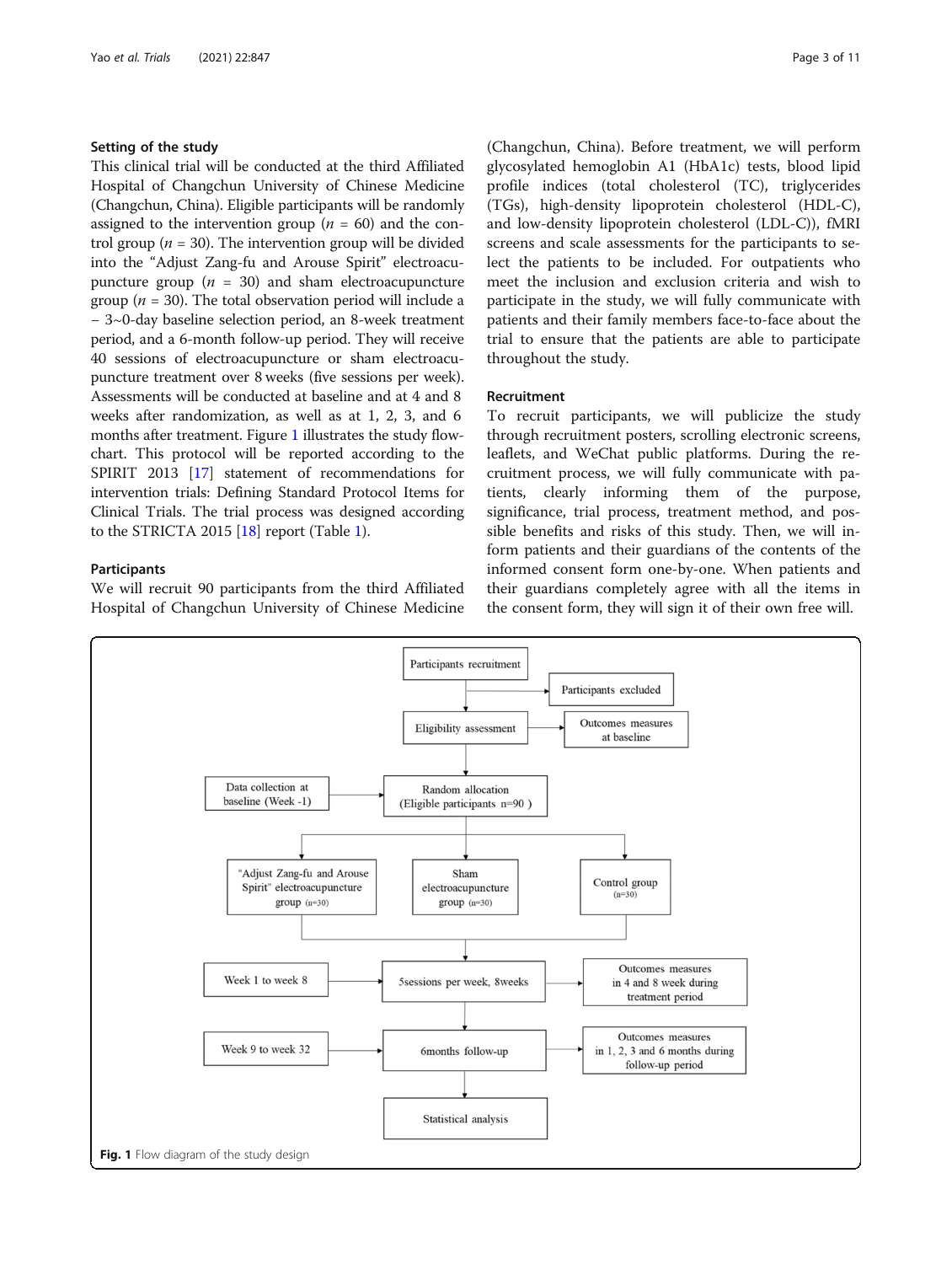| Item                         | Item number                                                                                                                                                                                  | Detail                                                                                                                                                                                                                                                                                                                                                                                                                                                                                                      |  |  |  |  |  |
|------------------------------|----------------------------------------------------------------------------------------------------------------------------------------------------------------------------------------------|-------------------------------------------------------------------------------------------------------------------------------------------------------------------------------------------------------------------------------------------------------------------------------------------------------------------------------------------------------------------------------------------------------------------------------------------------------------------------------------------------------------|--|--|--|--|--|
| 1.Acupuncture<br>rationale   | 1a) Style of acupuncture                                                                                                                                                                     | Traditional Chinese Medicine                                                                                                                                                                                                                                                                                                                                                                                                                                                                                |  |  |  |  |  |
|                              | 1b) Reasoning for treatment                                                                                                                                                                  | The treatment protocol was based on traditional acupuncture<br>theory, previous studies guidelines, and the consensus of<br>acupuncturists from the third Affiliated Hospital of Changchun<br>University of Chinese Medicine                                                                                                                                                                                                                                                                                |  |  |  |  |  |
|                              | 1c) Extent to which treatment was varied                                                                                                                                                     | All participants will receive standardized treatment.                                                                                                                                                                                                                                                                                                                                                                                                                                                       |  |  |  |  |  |
| 2. Details of                | 2a) Number of needle insertions per subject per session                                                                                                                                      | 16                                                                                                                                                                                                                                                                                                                                                                                                                                                                                                          |  |  |  |  |  |
| needling                     | 2b) Names of points used                                                                                                                                                                     | Nine fixed points: GV20, GV24, BL13, BL20, BL23, ST36, SP6, LI4,<br>LR3                                                                                                                                                                                                                                                                                                                                                                                                                                     |  |  |  |  |  |
|                              | 2c) Depth of insertion, based on a specified unit of<br>measurement                                                                                                                          | From 0.5 to 1.5 cun                                                                                                                                                                                                                                                                                                                                                                                                                                                                                         |  |  |  |  |  |
|                              | 2d) Response sought (e.g., de qi or muscle twitch response)                                                                                                                                  | De qi sensation                                                                                                                                                                                                                                                                                                                                                                                                                                                                                             |  |  |  |  |  |
|                              | 2e) Needle stimulation (e.g., manual, electrical)                                                                                                                                            | Electrical stimulation: the electric stimulators (SDZ-V<br>electroacupuncture apparatus, Suzhou Medical Appliance<br>Factory, China) will be attached to needles at the GV20-GV24,<br>unilateral BL13-BL23 and SP6-LR3 points, and a continuous wave<br>of 2 Hz/100 Hz frequency, and an intensity of 0.1-1.0 mA will be<br>applied                                                                                                                                                                         |  |  |  |  |  |
|                              | 2f) Needle retention time                                                                                                                                                                    | 30 min                                                                                                                                                                                                                                                                                                                                                                                                                                                                                                      |  |  |  |  |  |
|                              | 2g) Needle type                                                                                                                                                                              | Sterile disposable stainless steel needles of various lengths and<br>diameters (Hwato Brand, Suzhou Medical Appliance Factory,<br>China; 0.3 mm $\times$ 25 mm/0.3 mm $\times$ 40 mm)                                                                                                                                                                                                                                                                                                                       |  |  |  |  |  |
| 3. Treatment<br>regimen      | 3a) Number of treatment sessions                                                                                                                                                             | 40 treatment sessions in both acupuncture and sham<br>acupuncture groups                                                                                                                                                                                                                                                                                                                                                                                                                                    |  |  |  |  |  |
|                              | 3b) Frequency and duration of treatment sessions                                                                                                                                             | Five times a week, followed by a 2-day rest interval, for 8 succes-<br>sive weeks                                                                                                                                                                                                                                                                                                                                                                                                                           |  |  |  |  |  |
| 4. Other<br>treatment        | 4a) Details of other interventions administered to the<br>components of acupuncture group (e.g., moxibustion, cupping, herbs, exercises,<br>lifestyle advice)                                | No other interventions during the study period were allowed.<br>Light diet and do not eat beef, lamb, seafood, mushrooms, and<br>so on                                                                                                                                                                                                                                                                                                                                                                      |  |  |  |  |  |
|                              | 4b) Setting and context of treatment, including instructions to<br>practitioners and information and explanations to patients                                                                | The study will be conducted at the acupuncture and massage<br>center of the third Affiliated Hospital of Changchun University of<br>Chinese Medicine. All patients will be admitted to the<br>acupuncture therapeutic room for treatment. All information<br>except patient allocated group will be provided to participants                                                                                                                                                                                |  |  |  |  |  |
| 5.Practitioner<br>background | 5) Description of participating acupuncturists                                                                                                                                               | Acupuncturists who are registered Chinese Medicine<br>Practitioners in China and have at least 3 years' clinical<br>experience in acupuncture practice. Besides, they went through<br>training classes before this trial and simulation to ensure that<br>they are able to provide identical acupuncture treatment in<br>accordance with a pre-defined protocol                                                                                                                                             |  |  |  |  |  |
| 6. Control<br>interventions  | 6a) Rationale for the control or comparator in the context of the Based on traditional acupuncture theory, previous studies, and<br>research question, with sources that justify this choice | the consensus of acupuncturists from the third Affiliated<br>Hospital of Changchun University of Chinese Medicine                                                                                                                                                                                                                                                                                                                                                                                           |  |  |  |  |  |
|                              | 6b) Precise description of the control or comparator. If sham<br>acupuncture or any other type of acupuncture-like control is<br>used, provide details as for Items 1 to 3 above             | For the Sham-electroacupuncture group: participants will receive<br>superficial non-acupoint sham- electroacupuncture 40 sessions<br>over 8 weeks. Non-acupoints will be needled through adhesive<br>pads to the skin (for the fixation of needles) without penetrating<br>the skin using 1 cun blunt needles. The needle parameters and<br>treatment regimen are the same as for the electroacupuncture<br>group. When turned on, electric acupuncture apparatus looks<br>normal but has no current output |  |  |  |  |  |

# <span id="page-3-0"></span>Table 1 Acupuncture treatment details based on the STRICTA 2015 checklist

Abbreviation: STRICTA, Standards for Reporting Interventions in Clinical Trials of Acupuncture

# Inclusion criteria

Eligible participants for DCI subjects should meet the following inclusion criteria: (1) the 2020 American Diabetes Association Standards of Medical Practice for diabetes with a duration of  $\geq 2$  years; (2) signs or symptoms of memory loss; (3) Montreal Cognitive Assessment Scale (MoCA) score < 26 points, Clinical Dementia Rating (CDR)  $\geq$  0.5 points; (4) activities of daily living (ADLs) not significantly affected, and instrumental ability of daily living (IADL) score  $\geq$  16 points; (5) aged 50–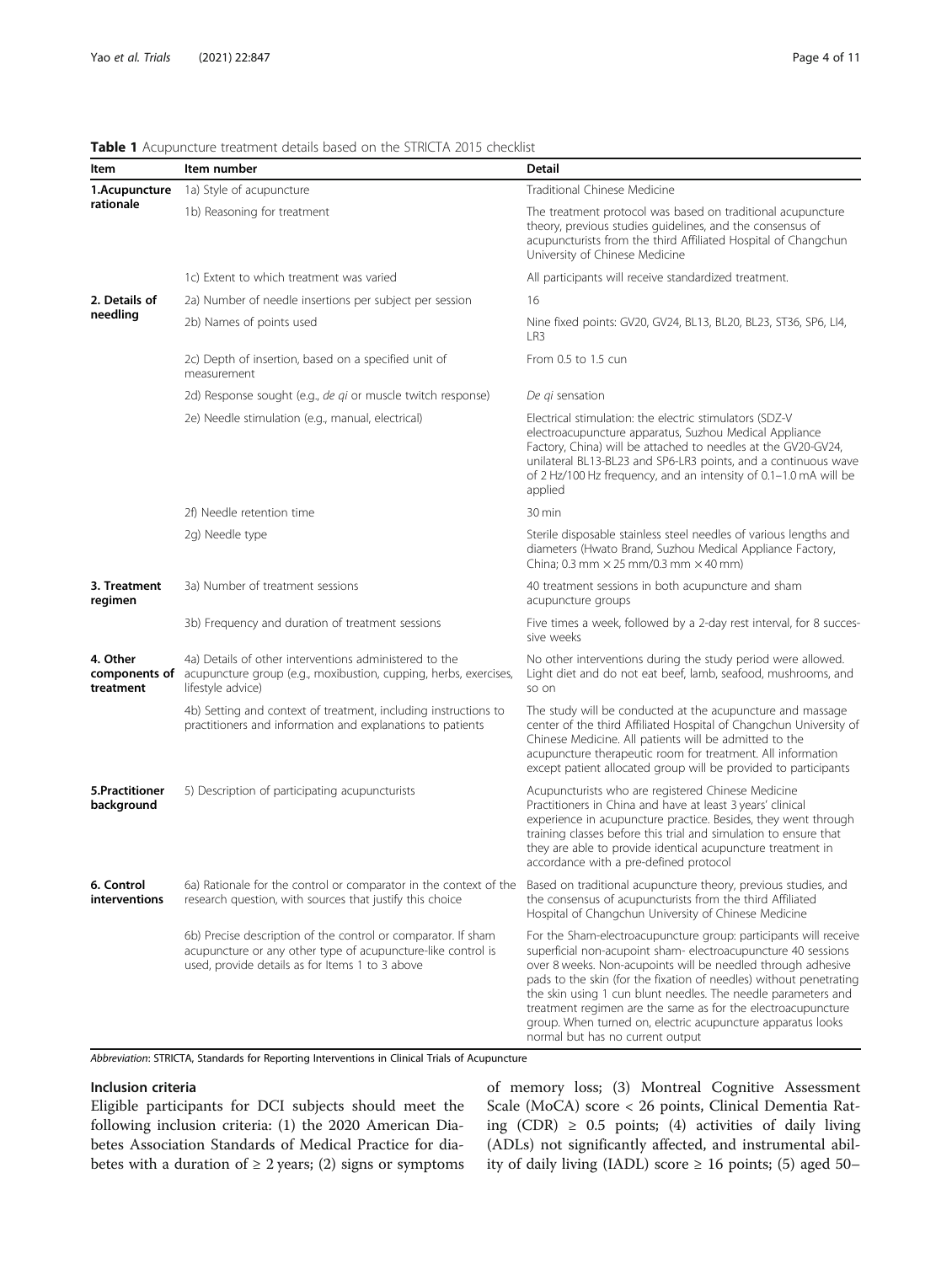70 years, with more than 6 years of education, able to complete a cognitive assessment; (6) sufficient visual and auditory discrimination to undergo neuropsychological testing; (7) no evidence of infection, infarction, or other focal injury, or associated clinical symptoms, as detected by transcranial CT or MRI in the 12 months prior to screening; allows for white matter lesions or cavitary infarcts in noncritical brain regions without affecting the subject's cognitive function; and (8) signed informed consent, volunteered to participate in the study, and were able to cooperate with the physician in completing the clinical study. Eligible participants who meet the following inclusion criteria as healthy subjects: (1) conditions such as age and education that are comparable to other groups of subjects; (2) absence of significant neurological foci and absence of associated disorders that could cause cognitive impairment, as determined by cranial MRI; (3) no religious beliefs, no bad habits, such as tobacco, alcohol, coffee, and tea; (4) no job or life stress during the observation period; (5) in good health, free of cardiovascular and other organic diseases; (6) total MoCA score  $\geq$  26 points; and (7) signed informed consent, volunteered to participate in the study, and were able to cooperate with the physician in completing the clinical study.

# Exclusion criteria

Participants meeting any of the following criteria will be excluded: (1) sensitivity to acupuncture; (2) subjects with significant auditory, visual, or speech impairments affecting cognitive function testing; (3) acute complications of diabetes such as diabetic ketoacidosis and hypertonic coma within the last 3 months, and significant cardiopulmonary, hepatic, renal, and hematologic diseases that may affect cognitive function; (4) history of previous cerebrovascular disease such as cerebral infarction, cerebral hemorrhage, or other focal injury that affects cognition; vascular dementia (Hachinski Ischemia Index score ≥ 7 points) and neurological disorders that can cause dementia such as Alzheimer's disease and Parkinson's disease; history of severe traumatic brain injury with persistent neurological deficits or known structural brain abnormalities; (5) depression within the past 2 years with an Anxiety Self-Assessment Scale (SAS) or Depression Self-Assessment Scale (SDS) score > 50 points; (6) history of alcohol, tobacco, drug abuse, or dependence within the past 2 years; (7) use of medications in the following categories within 30 days prior to screening for cognitive impairment: medications for Alzheimer's disease or dementia, antiparkinsonian medications, shortacting anxiolytics, neuroleptic or analgesic medications, antiepileptic medications, hormones, or medications with significant cholinergic or anticholinergic side effects; (8) more pronounced cerebral white matter lesions or cavitary infarction (subject's age-related white matter change (ARWMC) score  $\geq$  2 points); and (9) contraindications to MRI (claustrophobia, pacemaker implants or surgical metal plate in the body).

# Withdrawal criteria

Participants meeting any of the following criteria will be withdrawn by the unanimous decision of the two researchers: (1) participant's decision to drop out of the study at any time for any reason; (2) death or other major adverse events or accidents occur due to disease development; (3) participants display poor compliance with the clinical trial protocols, an unwillingness to continue in the study, or requests to withdraw from the study; and (4) participants are noncompliant with the prescribed treatment, are not treated as prescribed, or have incomplete observation data affecting the evaluation.

#### Randomization, concealment of allocation, and blinding

Participants who meet the inclusion criteria will voluntarily sign an informed consent form and will be eligible for random assignment. They will be assigned randomly to the "Adjust Zang-fu and Arouse Spirit" electroacupuncture group or sham electroacupuncture group. The randomization sequence will be generated by a statistician not involved in the intervention or outcome evaluation using IBM® SPSS® Statistics version 24.0 (IBM Research Corporation, USA). The randomization numbers and group assignments will be sent immediately to the independent assessor by another research coordinator via an encrypted electronic file. As much as possible, evaluators will be prevented from communicating with the patients to avoid bias. This process will ensure that randomization concealment will be competent and unaffected by the participants or practitioners.

Due to the particularity of electroacupuncture therapy, double-blinding of the therapist and patient is not feasible. Before signing the informed consent form, patients will be told that they will receive electroacupuncture treatment. Participants will be unaware of their treatment assignment. The therapist will not be blinded but will not assess the effectiveness of the treatment. Outcome assessors, data managers and statisticians will be blinded to treatment allocation. Prior to the start of the trial, all researchers will be trained to ensure the successful implementation of the blinding procedure.

# Interventions

#### Blood glucose control

The subjects in the "Adjust Zang-fu and Arouse Spirit" electroacupuncture group and the sham acupuncture group will receive routine hypoglycemic therapy of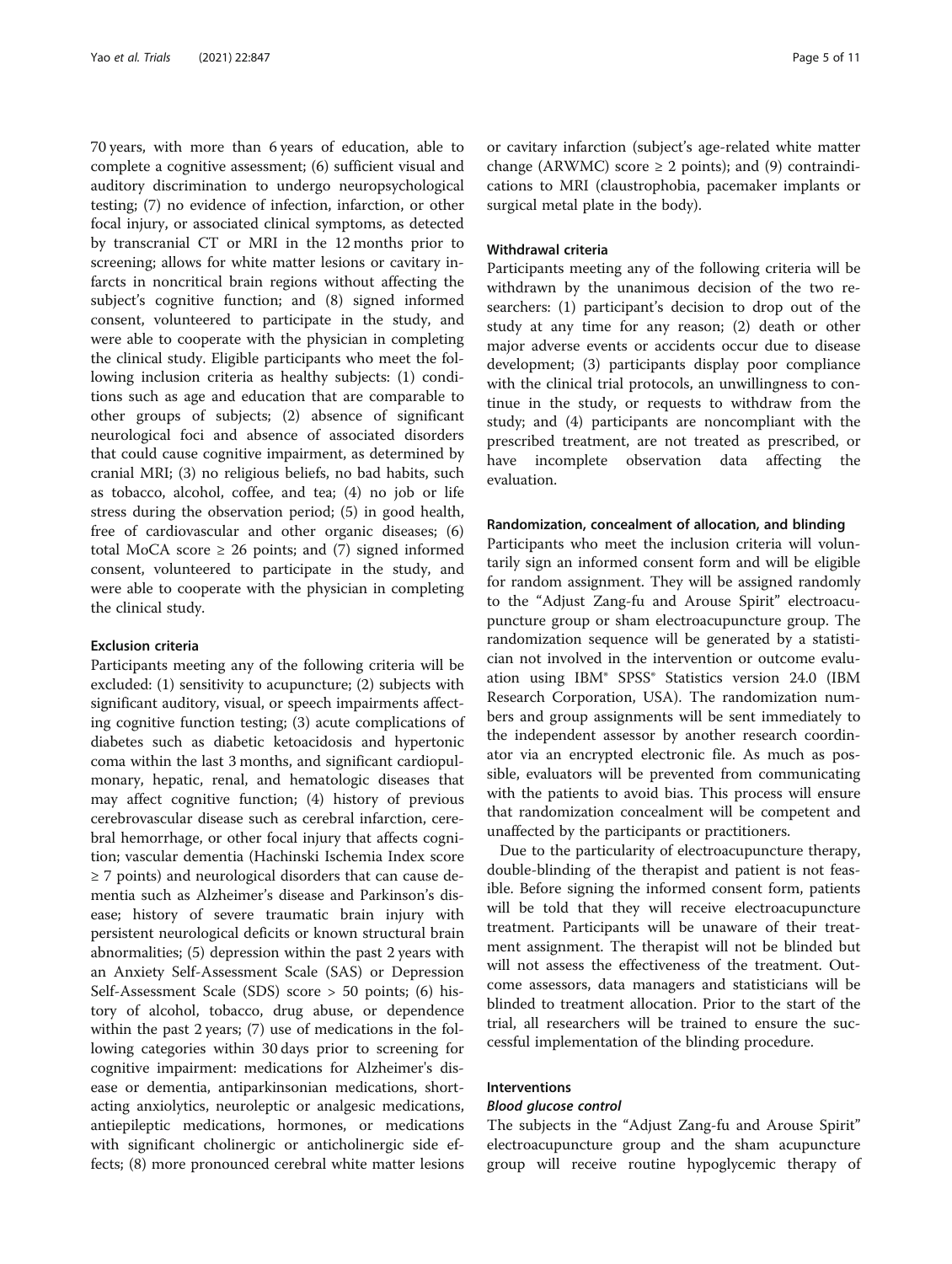Western medicine, and their blood glucose will be strictly monitored to keep their blood glucose stable.

#### Electroacupuncture intervention

In this trial, treatment strategies were developed by consensus with experienced acupuncture practitioners and radiologists. There are two groups: "Adjust Zang-fu and Arouse Spirit" electroacupuncture group or sham electroacupuncture group. The location and manipulation of fixed acupoints and nonacupoints are shown in Table [2](#page-6-0). All electroacupuncture treatment sessions will be performed by four Chinese Medicine Practitioners acupuncturists registered in China with at least 3 years of clinical experience in acupuncture practice. Acupuncturists will also receive training prior to this trial. The training course will include the location of acupoints, needle manipulation skills, and communication skills. When the acupuncturists are able to pass the trial training examination, they will be admitted to participate in the trial.

# "Adjust Zang-fu and Arouse Spirit" electroacupuncture treatment group

When the patients are in a comfortable sitting position, all acupoints will be punctured by filiform needles (0.3 mm × 25 mm/0.3 mm × 40 mm, Hwato Brand, Suzhou Medical Appliance Factory, China). Then, lifting, thrusting, twisting, and rotating manipulations will be applied on the needles until the de-qi sensation is achieved. After achieving the  $de-qi$  sensation, electric stimulators (SDZ-V electroacupuncture apparatus, Suzhou Medical Appliance Factory, China) will be attached to needles at the GV20-GV24, unilateral BL13-BL23 and SP6-LR3 points, and a continuous wave of 2 Hz/100 Hz frequency and an intensity of 0.1–1.0 mA will be applied.

#### Sham-electroacupuncture treatment group

Nonacupoints will be needled through adhesive pads to the skin (for the fixation of needles) without penetrating the skin using 1 cun blunt needles. The sham electrode lines look identical to the real lines but with the inner metal wire cut off. The electric stimulators will connect the beside GV20-beside GV24, unilateral beside BL13 beside BL23, and beside SP6-beside LR3. The needle parameters were the same as those for the electroacupuncture group. When turned on the electroacupuncture instrument, the electric acupuncture apparatus looks normal but has no current output.

For both groups, the needles will be retained for 30 min for each treatment session. The participants will be treated with electroacupuncture 5 times a week, followed by a 2-day rest interval for 8 successive weeks, with 40 sessions for each patient in total.

# MRI scanning procedure

The Siemens 3.0 T Magnetom Verio MRI system (Siemens Medical, Erlangen, Germany) with a 32 channel head coil will be used to obtain MRI data at the Affiliated Hospital of Changchun University of Chinese Medicine (Changchun, China). To avoid head movement, foam pads will be used to fix the participants' heads. The fMRI data will be acquired with a single-shot gradient recalled echo planar imaging sequence with the following parameters: repetition time  $(TR)/echo$  time  $(TE) = 3000$  ms/30 ms, flip angle = 85, field of view (FOV) =  $220 \text{ mm} \times 220 \text{ mm}$  and slice thickness = 3 mm. Magnetic resonance spectroscopy (MRS) data will be acquired with 3D multivoxel proton magnetic resonance spectroscopy with the following parameters: repetition time (TR)/echo time (TE) =  $1750 \text{ ms}/144 \text{ ms}$ , slice thickness = 5 mm and repeat time = 128.

#### Outcome measures

The time schedule of enrollment, interventions, and assessments of participants are shown in Fig. [2.](#page-7-0) The following outcomes will be assessed by independent assessors.

#### Primary outcomes

The primary outcomes include whole-brain structure and function evaluated using fMRI, metabolites in the basal ganglia evaluated using MRS, and cognitive function assessed using the MoCA and CDR.

Montreal Cognitive Assessment Scale (MoCA) This scale is an assessment tool for rapid screening of cognitive abnormalities. It is a validated scale for MCI in diabetes in China [[19\]](#page-10-0). It includes 8 dimensions (attention and concentration, executive function, memory, language, visual structure skills, abstract thinking, calculation and orientation), with a total score of 30 and  $\geq 26$ points being normal. It is suitable for clinical applications because of its high sensitivity, coverage of important cognitive domains, and short testing time. However, it is also affected by education level, differences in cultural background, the examiner's skills and experience in using MoCA, the environment of the examination, and emotional and mental state of the test taker will all affect the score. To correct the bias caused by education level, the total score is increased by 1 point for subjects with less than 12 years of education. This can better correct the bias caused by low education levels.

Clinical Dementia Rating (CDR) This scale is a global dementia grading scale that assesses cognitive changes and determines the presence of dementia [[20\]](#page-10-0). The scope of the assessment includes three cognitive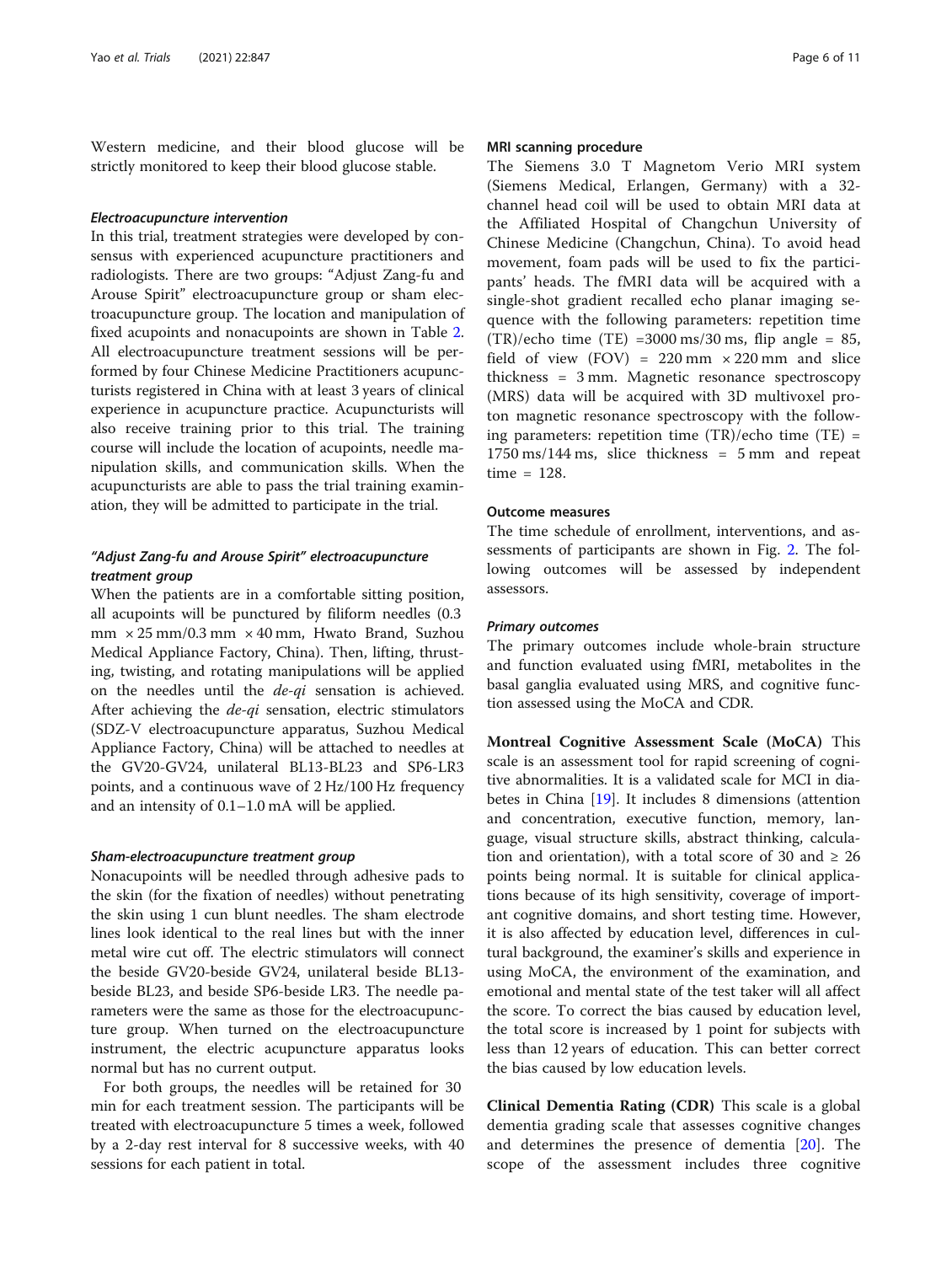| Group                                             | <b>Acupoints Location</b>    |                                                                                                                               | <b>Manipulation</b>                                                                                                                       |  |  |  |  |
|---------------------------------------------------|------------------------------|-------------------------------------------------------------------------------------------------------------------------------|-------------------------------------------------------------------------------------------------------------------------------------------|--|--|--|--|
| "Adjust Zang-fu and<br>Arouse Spirit" electroacu- | Baihui<br>(GV20)             | In the head, the front of the forehead is straight<br>up to 5 cun                                                             | Subcutaneous insertion to a depth of 0.5-0.8 cun (12.5–<br>20 mm) with manipulation for the de-gi                                         |  |  |  |  |
| puncture group                                    | Shenting<br>(GV24)           | In the head, the front of the forehead is straight<br>up to 0.5 cun                                                           | Subcutaneous insertion to a depth of 0.5-0.8 cun (12.5-<br>20 mm) with manipulation for the de-gi                                         |  |  |  |  |
|                                                   | Feishu<br>(BL13)             | In the spinal region, under the spinous process of<br>the third thoracic vertebrae, 1.5 cun beside the<br>posterior midline   | Oblique insertion to a depth of 0.5-0.8 cun (12.5-20<br>mm) with manipulation for the de-qi                                               |  |  |  |  |
|                                                   | Pishu<br>(BL20)              | In the spinal region, under the spinous process of<br>the 11th thoracic vertebrae, 1.5 cun beside the<br>posterior midline    | Oblique insertion to a depth of 0.5–0.8 cun (12.5–20<br>mm) with manipulation for the de-qi                                               |  |  |  |  |
|                                                   | Shenshu<br>(BL23)            | In the spinal region, under the spinous process of<br>the second lumbar spine, 1.5 cun beside the<br>posterior midline        | Puncture perpendicularly to a depth of 0.5-1.0 cun with<br>manipulation for the de-gi.                                                    |  |  |  |  |
|                                                   | Zusanli<br>(ST36)            | Three inches below the patella between the<br>anterior tibia and the extensor digit rum longus<br>muscle                      | Puncture perpendicularly to a depth of 1-1.5 cun with<br>manipulation for the de-gi                                                       |  |  |  |  |
|                                                   | Sanyinjiao<br>(SP6)          | On the medial side of the leg, 3 cun above the tip<br>of the medial malleolus, posterior to the medial<br>border of the tibia | Puncture perpendicularly to a depth of 1.0 cun with<br>manipulation for the de-gi                                                         |  |  |  |  |
|                                                   | Hegu (LI4)                   | On the back of the hand, at the midpoint of the<br>radial side of the second metacarpal bone                                  | Puncture perpendicularly to a depth of 0.5-1.0 cun with<br>manipulation for the de-gi                                                     |  |  |  |  |
|                                                   | Taichong<br>(LR3)            | In the posterior recess of the 1st metatarsal space                                                                           | Puncture perpendicularly to a depth of 0.5-0.8 cun<br>(12.5-20 mm) cun with manipulation for the de-qi                                    |  |  |  |  |
| Sham-electroacupuncture<br>group                  | Beside<br>GV20               | It is 0.5 cun (12.5 mm) to the right of GV20                                                                                  | Needled through adhesive pads to the skin (for the<br>fixation of needles) without penetrating the skin and<br>manipulation for the de-gi |  |  |  |  |
|                                                   | Beside<br>GV24               | It is 0.5 cun (12.5 mm) to the right of GV24                                                                                  | Needled through adhesive pads to the skin (for the<br>fixation of needles) without penetrating the skin and<br>manipulation for the de-gi |  |  |  |  |
|                                                   | Beside<br><b>BL13</b>        | It is located 1 cun outside BL13                                                                                              | Needled through adhesive pads to the skin (for the<br>fixation of needles) without penetrating the skin and<br>manipulation for the de-gi |  |  |  |  |
|                                                   | <b>Beside</b><br><b>BL20</b> | It is located 1 cun outside BL20                                                                                              | Needled through adhesive pads to the skin (for the<br>fixation of needles) without penetrating the skin and<br>manipulation for the de-gi |  |  |  |  |
|                                                   | Beside<br><b>BL23</b>        | It is located 1 cun outside BL23                                                                                              | Needled through adhesive pads to the skin (for the<br>fixation of needles) without penetrating the skin and<br>manipulation for the de-gi |  |  |  |  |
|                                                   | <b>Beside</b><br>ST36        | It is located 1 cun backward of ST36                                                                                          | Needled through adhesive pads to the skin (for the<br>fixation of needles) without penetrating the skin and<br>manipulation for the de-gi |  |  |  |  |
|                                                   |                              | Beside SP6 It is located 1 cun backward of P6                                                                                 | Needled through adhesive pads to the skin (for the<br>fixation of needles) without penetrating the skin and<br>manipulation for the de-gi |  |  |  |  |
|                                                   | Beside   I4                  | It is located 1 cun in front of LI4                                                                                           | Needled through adhesive pads to the skin (for the<br>fixation of needles) without penetrating the skin and<br>manipulation for the de-gi |  |  |  |  |
|                                                   |                              | Beside LR3 It is located 1 cun backward of LR3                                                                                | Needled through adhesive pads to the skin (for the<br>fixation of needles) without penetrating the skin and<br>manipulation for the de-qi |  |  |  |  |

<span id="page-6-0"></span>Table 2 Locations and manipulations of the acupuncture points selected in this study

domains (memory, orientation, judgment and problem solving skills) and three related activities of daily living skills (social interaction, family life, hobbies and self-care). The severity of dementia is quantified from very mild (CDR 0.5) to mild (CDR 1), moderate (CDR 2), and severe (CDR 3).

#### Secondary outcomes

The secondary outcomes include changes in blood glucose and blood lipids, assessed using HbA1c, TC, TGs, HDL-C, and LDL-C; activities of daily living, assessed using IADL; exclusion of patients with vascular dementia, assessed using Hachinski Ischemic Scale (HIS); and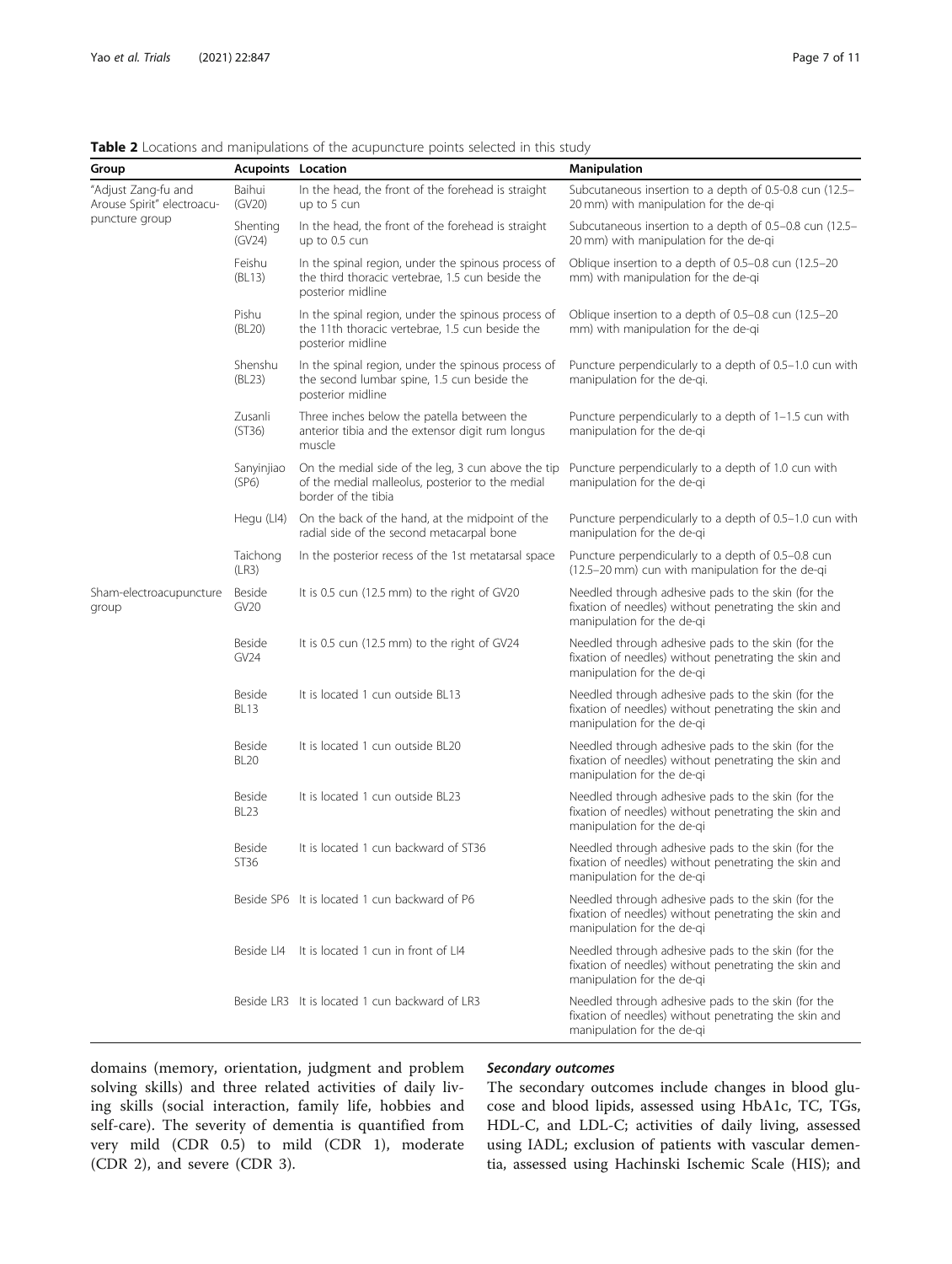<span id="page-7-0"></span>

|                                                         |      | <b>STUDY PERIOD</b>       |                     |                  |                           |                |                |                |                |
|---------------------------------------------------------|------|---------------------------|---------------------|------------------|---------------------------|----------------|----------------|----------------|----------------|
|                                                         |      | Enrolment                 | Allocation          |                  | Treatment                 | Follow-up      |                |                |                |
| <b>TIMEPOINT</b>                                        | vist | $\mathbf{1}$              | $1\,$               | $\boldsymbol{2}$ | 3                         | $\overline{4}$ | 5              | 6              | $\overline{7}$ |
|                                                         | week | $-1$                      | $\mathsf{O}\xspace$ | $\overline{4}$   | 8                         | 12             | 16             | 22             | 32             |
| <b>ENROLMENT</b>                                        |      |                           |                     |                  |                           |                |                |                |                |
| Inclusion/exclusion criteria                            |      | $\boldsymbol{\mathsf{x}}$ |                     |                  |                           |                |                |                |                |
| Informed consent                                        |      | $\boldsymbol{\mathsf{x}}$ |                     |                  |                           |                |                |                |                |
| $\label{lem:main} \textbf{Demographic characteristics}$ |      | $\boldsymbol{\mathsf{x}}$ |                     |                  |                           |                |                |                |                |
| Medical history                                         |      | $\boldsymbol{\mathsf{x}}$ |                     |                  |                           |                |                |                |                |
| Random allocation                                       |      |                           | $\pmb{\times}$      |                  |                           |                |                |                |                |
| <b>INTERVRENTIONS</b>                                   |      |                           |                     |                  |                           |                |                |                |                |
| Adjust Zang-fu and Arouse Spirit'<br>electroacupuncture |      |                           |                     |                  |                           |                |                |                |                |
| sham-electroacupuncture                                 |      |                           |                     |                  |                           |                |                |                |                |
| <b>ASSESSMENTS</b>                                      |      |                           |                     |                  |                           |                |                |                |                |
| rs-fMRI                                                 |      | ×                         |                     |                  | $\pmb{\times}$            |                |                |                |                |
| MRS                                                     |      | ×                         |                     |                  | $\pmb{\times}$            |                |                |                |                |
| MoCA                                                    |      | $\pmb{\times}$            |                     | $\pmb{\times}$   | $\pmb{\times}$            | $\pmb{\times}$ | $\pmb{\times}$ | $\pmb{\times}$ | ×              |
| CDR                                                     |      | $\pmb{\times}$            |                     | ×                | $\pmb{\times}$            | $\pmb{\times}$ | $\pmb{\times}$ | $\pmb{\times}$ | $\pmb{\times}$ |
| IADL                                                    |      | ×                         |                     |                  | $\pmb{\times}$            |                |                |                |                |
| $_{\rm HIS}$                                            |      | $\pmb{\times}$            |                     |                  | $\pmb{\times}$            |                |                |                |                |
| SAS                                                     |      | ×                         |                     |                  | $\pmb{\times}$            |                |                |                |                |
| SDS                                                     |      | $\pmb{\times}$            |                     |                  | $\boldsymbol{\mathsf{x}}$ |                |                |                |                |
| HbA1c                                                   |      | ×                         |                     |                  | $\pmb{\times}$            |                |                |                |                |
| TG                                                      |      | $\pmb{\times}$            |                     |                  | $\pmb{\times}$            |                |                |                |                |
| $\protect\operatorname{TC}$                             |      | ×                         |                     |                  | $\pmb{\times}$            |                |                |                |                |
| ${\tt HDL-C}$                                           |      | ×                         |                     |                  | $\times$                  |                |                |                |                |
| $\operatorname{LDL-C}$                                  |      | ×                         |                     |                  | $\pmb{\times}$            |                |                |                |                |
| Adverse events                                          |      |                           |                     | $\pmb{\times}$   | $\pmb{\times}$            |                |                |                |                |
| Patient's compliance                                    |      |                           |                     |                  | $\pmb{\times}$            |                |                |                |                |

exclusion of patients with abnormal psychiatric behavior assessed using SAS and SDS.

Instrumental Activities of Daily Living Scale (IADL) This scale may identify incipient decline-physical, cognitive, or both-in an older adult who might otherwise appear capable and healthy. It assesses a person's ability to perform tasks including telephoning, shopping, food preparation, housekeeping, laundering, use of transportation, use of medicine, and financial behavior [[21\]](#page-10-0).

Hachinski Ischemic Scale (HIS) This scale is composed of 13 items, which are derived from clinical practice experience. It needs to be judged by combining the patient's history, clinical symptoms, signs, and auxiliary examination results. It can be simple, easy, and effective to distinguish vascular dementia from Alzheimer's disease. HIS  $\geq$  7 points supports vascular dementia, and  $\leq$  4 points supports Alzheimer's disease [[22\]](#page-10-0).

Self-Rating Anxiety Scale (SAS) The scale includes 20 entries divided into four grade ratings according to the frequency of anxiety status in the past 7 days. The standard cutoff scores used define < 50 as no anxiety, 50–59 as minimal to mild anxiety, 60–69 as moderate to marked anxiety, and  $\geq 70$  as severe anxiety [\[23](#page-10-0)].

Self-rating depression scale (SDS) The scale includes 20 entries divided into four grade ratings according to the frequency of depression status in the past 7 days. The standard cutoff scores used define < 50 as no depression, 50–59 as minimal to mild depression, 60–69 as moderate to marked depression, and  $\geq$  70 as severe depression [[24\]](#page-10-0).

# Adverse events

The participants will be requested to voluntarily report information about adverse events, including possible discomfort symptoms during acupuncture treatment, such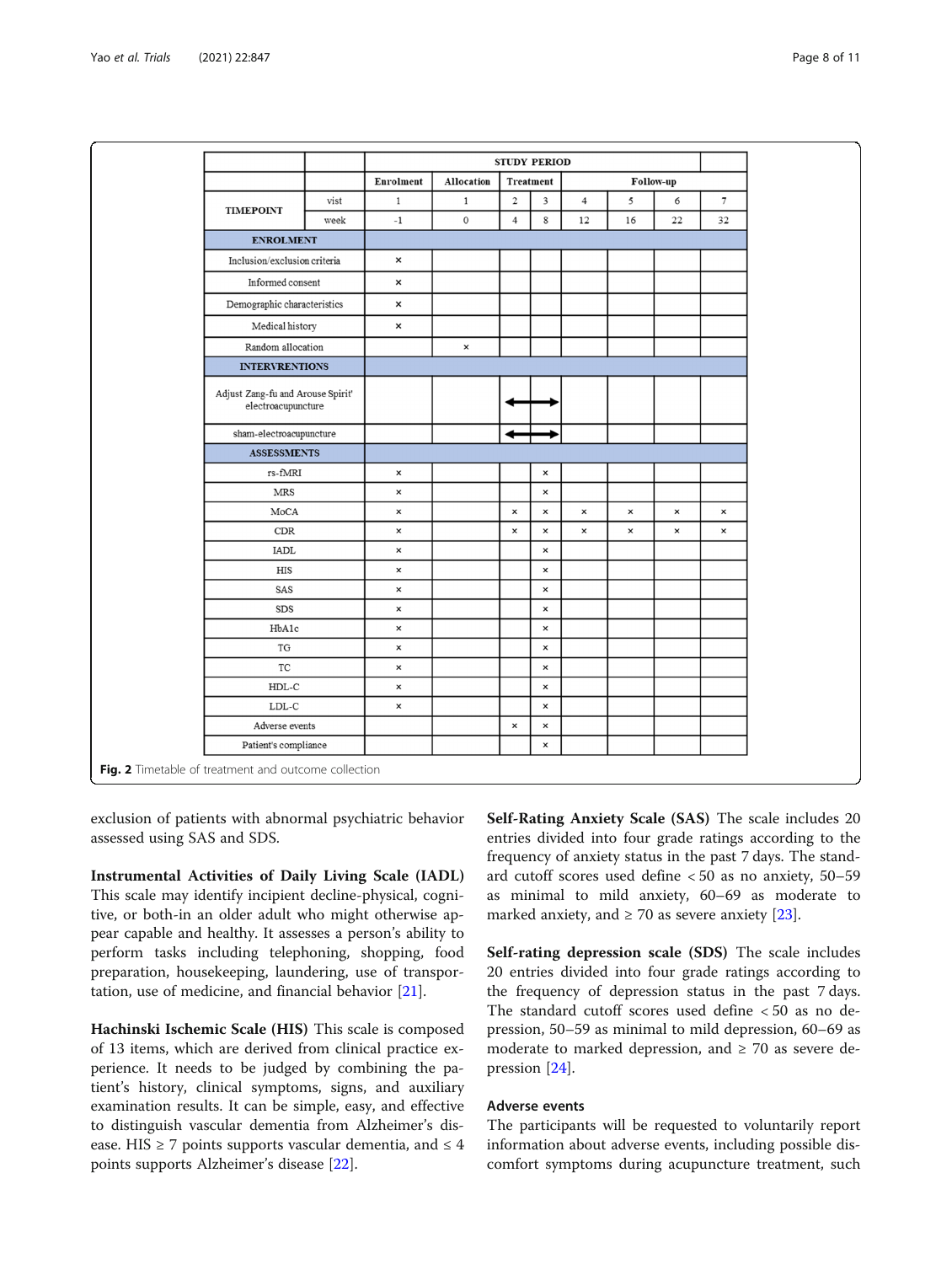as fainting, bleeding, local hematoma, and unbearable prickling, and continuous severe pain after acupuncture. The acupuncturists will be requested to report adverse events related to acupuncture, such as sticking of the needle, broken needles, and bent needles. All adverse events will be fully recorded on the adverse event pages of the case report forms (CRFs). If any serious adverse reactions occur, emergency medical assistance will be sought, and all details will be noted. The outcome measurement will be assessed at 1 and 2 weeks after randomization.

#### Sample size estimation

The sample size was calculated based on the MoCA scale score as the primary outcome. The sample size was calculated based on the noninferiority comparison of the two groups:  $\alpha = 0.025$ ,  $1-\beta = 0.80$ ,  $\Delta = -0.1$ , which was calculated by PASS software with  $n \approx 24$ . Because there was partial shedding in the treatment process, the shedding rate was 20%, and thus, it was appropriate to increase the sample size and take  $n = 30$  cases per group. Therefore, 30 cases per group were needed, totaling 90 patients in 3 groups.

#### Data collecting and monitoring

The Data Monitoring Committee is composed of members of the Medical Ethics Committee of the Third Affiliated Hospital of Changchun University of Traditional Chinese Medicine, and the committee has determined that there is no conflict of interest with this experiment. The data will be recorded on the paper CRFs by the designated result evaluator and double-entered into the electronic CRFs, which are established and monitored by the Medical Ethics Committee of the Third Affiliated Hospital of Changchun University of Traditional Chinese Medicine. A data acquisition and management system was established, including the dual input of data entry personnel and researchers, and checked by a third person to ensure the objectivity, authenticity, and accuracy of the research data. Monitors will audit the data every 3 months. This process will be independent from investigators. Acupuncturists and statisticians will not be able to access the data during the evaluation process. The researcher with the approved proposal will be permitted to access the final dataset by contacting the corresponding authors.

# Statistical analysis

# Clinical data analysis

Statistical analysis of the clinical outcomes will be performed using SPSS 24.0 statistical software. All statistical tests will be bilateral, and  $p < 0.05$  will be considered statistically significant. For clinical information, data will be presented as the mean  $\pm$  standard deviation. Student's t test and the chi-square test will be used to compare group differences at baseline. A paired  $t$  test will be used to compare the clinical outcomes within the groups. Analysis of variance and the Wilcoxon rank-sum (if normality is violated) will be used to compare the clinical feature changes between groups. The clinical data, including MoCA, CDR, HbA1c, TC, TGs, HDL-C, and LDL-C, will be converted to domain z scores for correlational analysis with imaging data. Missing data for the primary outcome will be imputed using the multiple imputation method.

# Neuroimaging data analysis

Neuroimaging data processing and statistical analysis were carried out by the individualized Neuroimaging Research Laboratory of Martinos Neuroimaging Center, Massachusetts General Hospital, Harvard Medical School, USA.

The structural MRI data will be analyzed using the VBM toolbox within SPM12. The steps include interlayer time difference correction, spatial difference correction, head motion correction, standardization, and Gaussian smoothing. In the head motion correction process, the images of the subjects whose translation is less than 1 mm and rotation movement is less than 2° will be involved in the follow-up analysis. The fMRI data will be analyzed using the CIVET-pipeline toolbox and SurfStat in MATLAB 2018b. The steps include removing high-frequency components by a bandpass filter, removing the average signal of the whole brain and the signals of the ventricle and white matter, and then registering the data to the surface space of FreeSurfer. T tests and repeated-measures analysis of variance will be conducted to investigate the differences in brain regions in each group. Pearson correlation analysis will be used to test the correlation between fMRI data and clinical variables. According to the results of MRS scanning, the concentration of target metabolites will be statistically analyzed. A paired  $t$  test will be used to compare within the groups. Analysis of variance and the Wilcoxon rank-sum (if normality is violated) will be used to compare between groups.

#### Quality control

Acupuncture, neurology, and methodology experts reviewed and revised the experimental protocol many times. Before the trial, all staff will attend a series of training sessions. These sessions will ensure that relevant personnel are fully aware of the study protocol and the standard operating procedures for the study. During the trial, supervisors will review case reports and acupuncture procedures twice a month. Throughout the trial, the research team will meet regularly (once every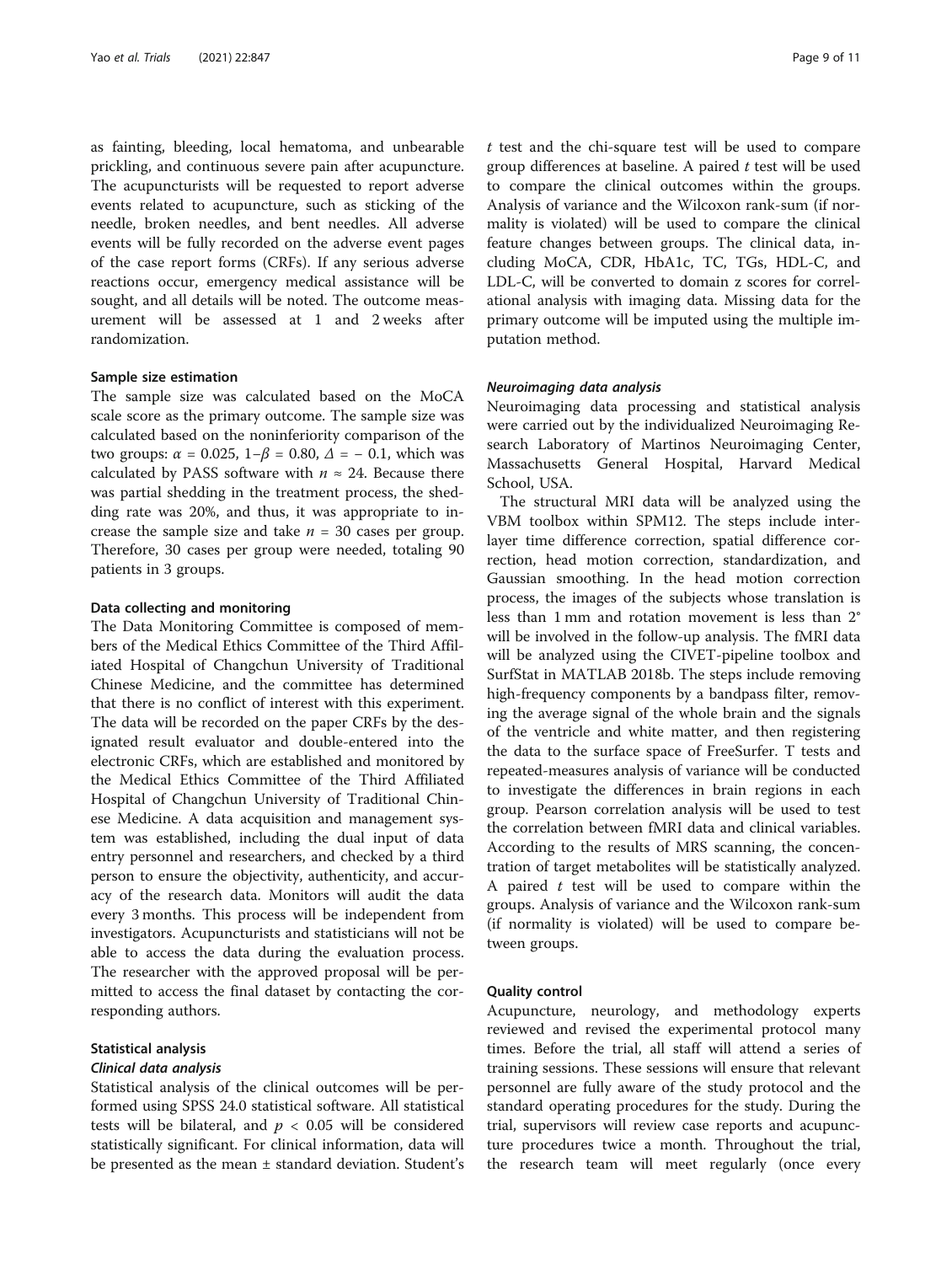month) to discuss the progress, including recruitment, withdrawal, treatment compliance, and adverse events.

# **Discussion**

At present, the exact pathogenesis of DCI is still in the exploratory stage. The existing research still lacks imaging markers to accurately explain the cognitive decline of DCI patients, and there are differences in different experimental image processing techniques, such as processing accuracy, brain region segmentation methods, and a lack of ways to analyze the brain imaging data of DCI patients from an individual point of view. The brain imaging data of this study will be completed by the individualized Neuroimaging Research Laboratory of Martinos Neuroimaging Center, Massachusetts General Hospital, Harvard Medical School, USA. This laboratory is the first laboratory in the world to apply rs-fMRI technology to draw the map of functional differences within and between individuals and proposes a new successive recursive method to draw the individual brain network map to improve the reliability of the location results and accurately map the unique functional network organization in each topic [[25,](#page-10-0) [26\]](#page-10-0). In this way, each patient can be "tailored" to study the cognitive function of his or her brain according to the unique characteristics of his or her brain function, thus helping to make an accurate individualized treatment plan.

In addition, there are no exact and effective drugs or methods for the treatment of DCI in modern medicine, mostly starting from improving symptoms and delaying the disease. On the basis of controlling blood glucose and correcting the disorder of lipid metabolism, drugs to improve the function of brain cells are added for combined treatment, but long-term use easily produces side effects. Related studies have confirmed the important role of acupuncture in the prevention and treatment of diabetes and its complications [[13,](#page-10-0) [27](#page-10-0)]. However, to date, there have been no properly designed randomized, sham-controlled pilot trials at home or abroad to provide clear evidence to prove the effectiveness of acupuncture in the treatment of DCI and to explain its related mechanism. The intervention method of this study was "Adjust Zang-fu and Arouse Spirit" electroacupuncture therapy, which is based on the previous research results of the research group and the TCM etiology and pathogenesis of DCI. It has the functions of harmonizing Zang-fu organs, freeing  $qi$  and blood, arousing the brain and regulating spirit. In the early stage, the research group applied this acupuncture method to the clinical treatment of DCI, showing a good clinical effect. At the same time, to eliminate the placebo effect of electroacupuncture, a sham electroacupuncture group was set up, but double-blinding could not be

achieved because of the particularity of the electroacupuncture operation.

The main evaluation indicators of this study include brain imaging results and two cognitive assessment scales, and the secondary evaluation indicators include blood glucose and blood lipid detection and four related scales. The time point of evaluation included one evaluation before the treatment period, two evaluations in the treatment period and four evaluations in the follow-up period, for a total of seven evaluations. The brain imaging data of the patients were analyzed at the individual level, and the correlations between the brain imaging, scale results, and test results were analyzed. The purpose of this study was to analyze the changes in brain structure and function in patients with DCI and to explore the therapeutic effect of "Adjust Zang-fu and Arouse Spirit" electroacupuncture on DCI and its correlation with the changes in brain structure and function in patients with DCI.

To summarize, this study is funded by the Project supported by the National Natural Science Foundation of China. The study protocol describes a randomized, sham-controlled pilot trial. The results of this study will provide feasible data and basic information for comprehensively carrying out randomized controlled trial (RCT) experiments of DCI in the future and revealing the mechanism of acupuncture.

# Trial status

This trial is currently ongoing. The study commenced on 10 December 2020 and the anticipated end date of the study is 20 December 2023.

#### Abbreviations

DCI: Diabetic cognitive impairment; fMRI: Functional magnetic resonance imaging; MRS: Magnetic resonance spectroscopy; MoCA: Montreal Cognitive Assessment Scale; CDR: Clinical Dementia Rating; IADL: Instrumental Activities of Daily Living Scale; HIS: Hachinski Ischemic Scale; SAS: Self-Rating Anxiety Scale; SDS: Self-Rating Depression Scale; DM: Diabetes mellitus; T2DM: Type 2 diabetes mellitus; AD: Alzheimer's disease; SPIRIT: Standard Protocol Items: Recommendations for Intervention Trials; STRICTA: Standards for Reporting Interventions in Clinical Trials of Acupuncture; HbA1c: Glycosylated hemoglobin A1; TC: Total cholesterol; TGs: Triglycerides; HDL-C: High-density lipoprotein cholesterol; LDL-C: Low-density lipoprotein cholesterol; CRFs: Case report forms; RCT: Randomized controlled trial

#### Acknowledgements

Not applicable.

#### Authors' contributions

LY, MYL, HPH, and HFW participated in the conception and design of this trial. LY, MYL, LYZ, and HZZ were responsible for planning the draft and revising the manuscript. ZZ and SQM are monitors of this study. SNS, MX, SY, and ZYZ are responsible for the recruitment and/or treatment of patients. LY and MYL are responsible for collecting the data. All authors have read the manuscript and approved the publication of this protocol.

#### Funding

This study was supported by the National Natural Science Foundation of China "Study on Multi-modal Brain Imaging Effects and Endoplasmic Reticulum Stress Mechanism of Electroacupuncture of "Adjust Zang-fu and